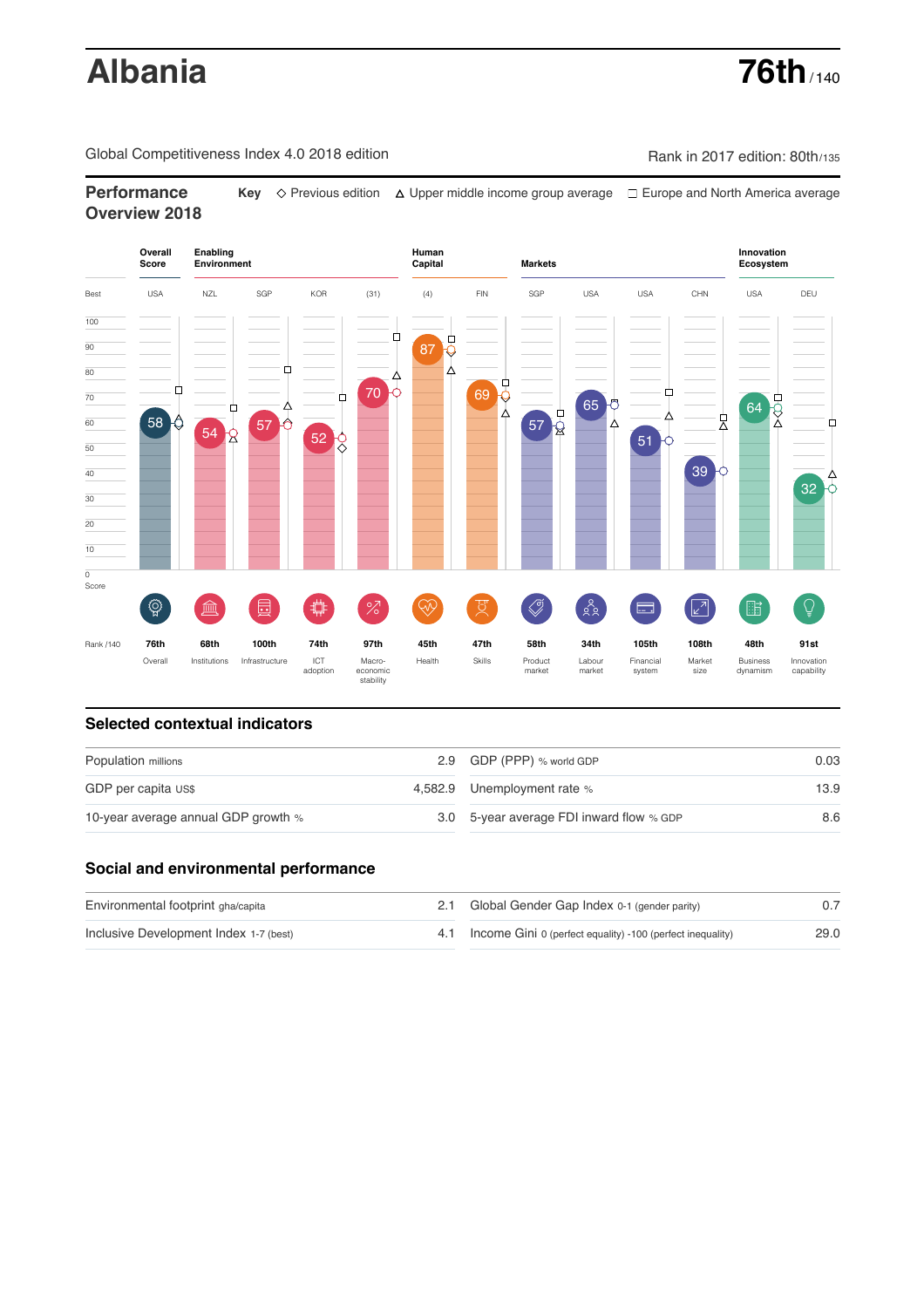| <b>Index Component</b>                                                   | Value   | Score *           | Rank/140 | <b>Best Performer</b>       |
|--------------------------------------------------------------------------|---------|-------------------|----------|-----------------------------|
| 寙<br>Pillar 1: Institutions 0-100 (best)                                 |         | $53.9$ 1          | 68       | <b>New Zealand</b>          |
| Organized crime 1-7 (best)<br>1.01                                       | 4.1     | 51.7 $\sqrt{ }$   | 108      | Finland                     |
| 1.02 Homicide rate /100,000 pop.                                         | 2.7     | 92.5 $\sqrt{ }$   | 70       | Multiple (9)                |
| 1.03 Terrorism incidence 0 (very high) -100 (no incidence)               | 99.9    | 99.9 <sub>0</sub> | 61       | Multiple (24)               |
| 1.04 Reliability of police services 1-7 (best)                           | 5.0     | 67.1 $\sqrt{ }$   | 46       | Finland                     |
| 1.05 Social capital 0-100 (high)                                         | 45.1    | 45.1 $\sqrt{ }$   | 109      | Australia                   |
| 1.06 Budget transparency 0-100 (best)                                    | 65.4    | $65.4 =$          | 42       | Multiple (2)                |
| 1.07 Judicial independence 1-7 (best)                                    | 2.4     | 22.9 $\sqrt{ }$   | 126      | Finland                     |
| 1.08 Efficiency of legal framework in challenging regulations 1-7 (best) | 2.6     | $27.3 +$          | 114      | Finland                     |
| 1.09 Freedom of the press 0-100 (worst)                                  | 29.5    | 70.5 ↑            | 62       | Norway                      |
| 1.10 Burden of government regulation 1-7 (best)                          | 4.9     | 64.6 ↑            | 6        | Singapore                   |
| 1.11 Efficiency of legal framework in settling disputes 1-7 (best)       | 3.0     | 33.8 $\uparrow$   | 102      | Singapore                   |
| 1.12 E-Participation Index 0-1 (best)                                    | 0.76    | 75.8 个            | 58       | Multiple (3)                |
| 1.13 Future orientation of government 1-7 (best)                         | 3.9     | 47.8 ↓            | 56       | Singapore                   |
| 1.14 Incidence of corruption 0-100 (best)                                | 38.0    | 38.0 $\sqrt{ }$   | 77       | New Zealand                 |
| 1.15 Property rights 1-7 (best)                                          | 3.8     | 46.3 ↑            | 111      | Finland                     |
| 1.16 Intellectual property protection 1-7 (best)                         | 3.5     | 41.8 ↑            | 106      | Finland                     |
| 1.17 Quality of land administration 0-30 (best)                          | 15.5    | $51.7 =$          | 70       | Singapore                   |
| 1.18 Strength of auditing and reporting standards 1-7 (best)             | 4.5     | 58.7 ↑            | 78       | Finland                     |
| 1.19 Conflict of interest regulation 0-10 (best)                         | 7.7     | $77.0 =$          | 16       | Multiple (2)                |
| 1.20 Shareholder governance 0-10 (best)                                  | 6.7     | $67.0 =$          | 32       | Kazakhstan                  |
|                                                                          |         |                   |          |                             |
| 員<br>Pillar 2: Infrastructure 0-100 (best)                               |         | 57.3 $\sqrt{ }$   | 100      | Singapore                   |
| 2.01 Road connectivity index 0-100 (best)                                | 39.4    | $39.4 =$          | 115      | <b>United States</b>        |
| 2.02 Quality of roads 1-7 (best)                                         | 4.3     | 54.3 $\sqrt{ }$   | 59       | Singapore                   |
| 2.03 Railroad density km of roads/square km                              | 14.7    | $36.8 =$          | 48       | Multiple (20)               |
| 2.04 Efficiency of train services 1-7 (best)                             | 1.3     | 5.1 $\uparrow$    | 136      | Switzerland                 |
| 2.05 Airport connectivity score                                          | 8,289.1 | $30.1 +$          | 102      | Multiple (8)                |
| 2.06 Efficiency of air transport services 1-7 (best)                     | 3.9     | 48.8 ↓            | 96       | Singapore                   |
| 2.07 Liner Shipping Connectivity Index 0-157.1 (best)                    | 7.2     | $7.2$ 1           | 100      | Multiple (4)                |
| 2.08 Efficiency of seaport services 1-7 (best)                           | 4.3     | 54.7 ↑            | 59       | Singapore                   |
| 2.09 Electrification rate % pop.                                         | 100.0   | $100.0 =$         | 1        | Multiple (66)               |
| 2.10 Electric power transmission and distribution losses % output        | 17.1    | 86.3 ↓            | 104      | Multiple (9)                |
| 2.11 Exposure to unsafe drinking water % pop.                            | 13.1    | 88.6 ↑            | 76       | Multiple (23)               |
| 2.12 Reliability of water supply 1-7 (best)                              | 3.7     | 45.5 ↓            | 111      | Switzerland                 |
| O<br>Pillar 3: ICT adoption 0-100 (best)                                 |         | 52.3 $\uparrow$   | 74       | Korea, Rep.                 |
| 3.01 Mobile-cellular telephone subscriptions /100 pop.                   | 119.4   | $99.5$ ↑          | 70       | Multiple (68)               |
| 3.02 Mobile-broadband subscriptions /100 pop.                            | 69.3    | n/a               | 68       | <b>United Arab Emirates</b> |
| 3.03 Fixed-broadband Internet subscriptions /100 pop.                    | 10.0    | 20.0 ↑            | 73       | Switzerland                 |
| 3.04 Fibre Internet subscriptions /100 pop.                              | 1.0     | n/a               | 59       | Korea, Rep.                 |
| 3.05 Internet users % pop.                                               | 66.4    | 66.4 ↑            | 59       | Iceland                     |
| ℅<br>Pillar 4: Macroeconomic stability 0-100 (best)                      |         | $70.0 =$          | 97       | Multiple (31)               |
| 4.01 Inflation annual % change                                           | 1.6     | $100.0 =$         | 1        | Multiple (74)               |
| 4.02 Debt dynamics 0-100 (best)                                          | 40.0    | $40.0 =$          | 113      | Multiple (36)               |
| Qv<br>Pillar 5: Health 0-100 (best)                                      | -       | 86.8 个            | 45       | Multiple (4)                |
| 5.01 Healthy life expectancy years                                       | 67.8    | 86.8 个            | 44       | Multiple (4)                |
| 섯<br>Pillar 6: Skills 0-100 (best)                                       |         | 68.7 ↑            | 47       | Finland                     |
| 6.01 Mean years of schooling Years                                       | 10.2    | $68.0 =$          | 54       | Finland                     |
| 6.02 Extent of staff training 1-7 (best)                                 | 4.0     | 49.5 ↑            | 62       | Switzerland                 |
| 6.03 Quality of vocational training 1-7 (best)                           | 3.9     | 49.1 ↑            | 76       | Switzerland                 |
| 6.04 Skillset of graduates 1-7 (best)                                    | 4.2     | 53.4 $\uparrow$   | 55       | Switzerland                 |
| 6.05 Digital skills among population 1-7 (best)                          | 4.7     | 61.2 $\uparrow$   | 44       | Sweden                      |
| 6.06 Ease of finding skilled employees 1-7 (best)                        | 4.0     | $50.5$ ↑          | 74       | <b>United States</b>        |
| 6.07 School life expectancy Years                                        | 15.4    | 85.4 $\sqrt{ }$   | 47       | Multiple (9)                |
| 6.08 Critical thinking in teaching 1-7 (best)                            | 4.5     | 58.0 ↑            | 19       | <b>United States</b>        |
| 6.09 Pupil-to-teacher ratio in primary education Ratio                   | 18.2    | 79.5 ↑            | 66       | Multiple (6)                |